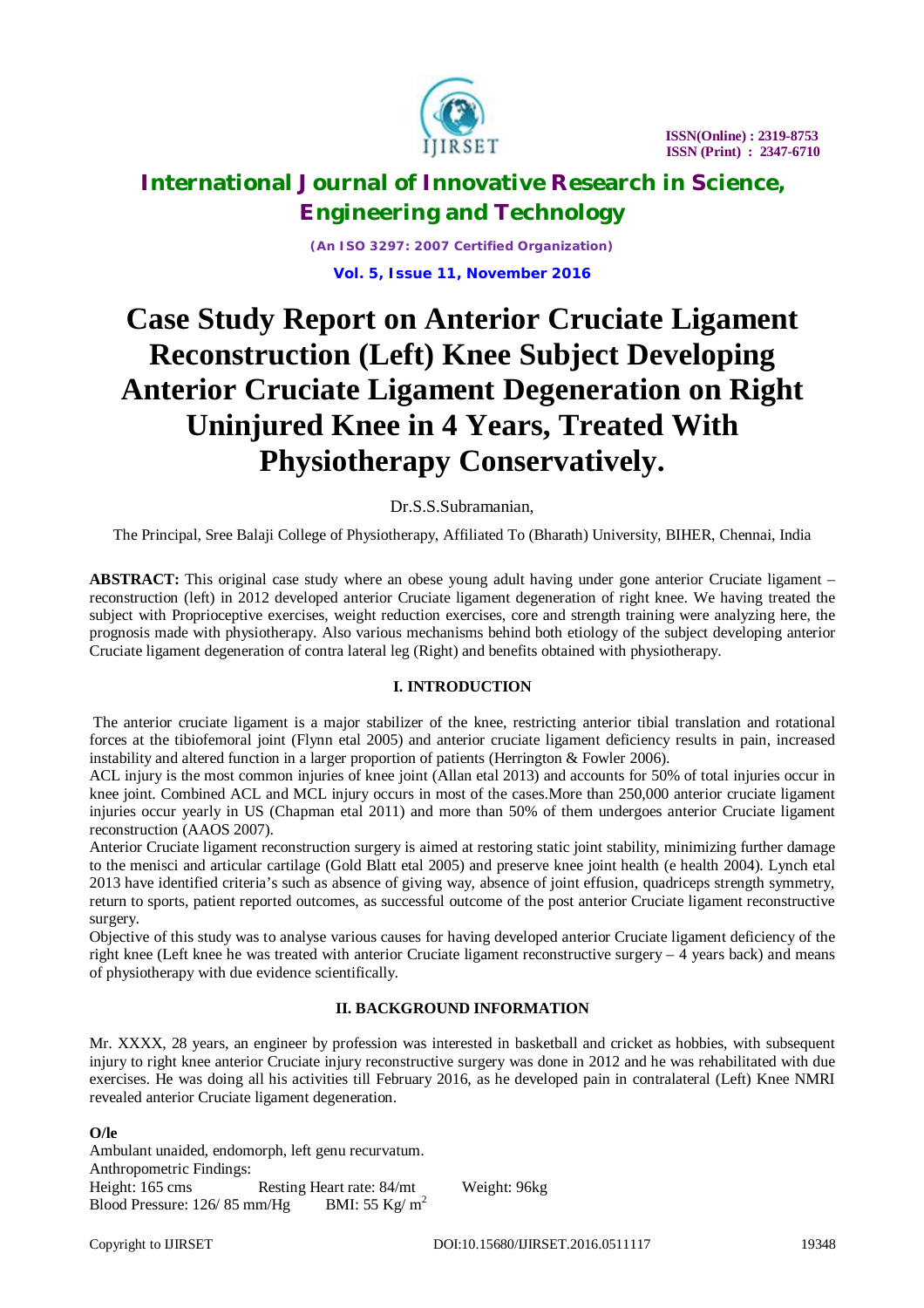

*(An ISO 3297: 2007 Certified Organization)*

#### **Vol. 5, Issue 11, November 2016**

#### Waist Circumference: 106cm **C/O**

Pain over contralateral knee increasing on standing, walking, while playing cricket and basket ball.

### **O/E**

- $\triangleright$  Pain over left medial and anterior knee joint with tender medial joint line positive
- Increase laxity of left knee joint, while (anterior cruciate ligament reconstruction) right knee didn't show any abnormal clinical findings.
- $\triangleright$  Crepitus active knee movements right > left
- $\triangleright$  Bilateral hamstring tightness
- $\triangleright$  Exaggerated lumbar lordosis
- $\triangleright$  Circumference of quadriceps and gastrocnemius muscles

| Circumference Measurement of Muscles   | Left $(cm)$ | $Right$ (cm) |
|----------------------------------------|-------------|--------------|
| Quadriceps from 1" Base of Patella     | 47          | 44           |
| Gastrocnemius from "3 Tebial Tubercle" |             | 38           |

Quadriceps atrophy on the anterior Cruciate ligament – Reconstruction leg by 3cms

- > Left knee genu recurvatum
- $\triangleright$  Active range of motion in prone position

#### **Table: 2** Range of knee flexion in prone and standing

| Range of Knee heaton in prone and standing |               |               |  |  |  |
|--------------------------------------------|---------------|---------------|--|--|--|
| <b>Starting Position</b>                   | Right         | Left          |  |  |  |
| <b>Prone Position</b>                      | $0^0 - 110^0$ | $0^0 - 120^0$ |  |  |  |
| <b>Standing</b>                            | $0^0 - 100^0$ | $0^0 - 110^0$ |  |  |  |

#### **Provisional Diagnosis:**

 Post arthroscopic anterior Cruciate ligament reconstruction of left knee, and degenerative anterior Cruciate ligament of right knee

| Table: 3                                                                      |  |
|-------------------------------------------------------------------------------|--|
| Result of Pre and Post ROM, Womac Score, Waist Circumference, BMI, Deformity. |  |

| Parameters | <b>ROM</b>        |                         |               |               | Womac | Deformity                | <b>VAS</b> | BMI                    | Waist         |
|------------|-------------------|-------------------------|---------------|---------------|-------|--------------------------|------------|------------------------|---------------|
|            |                   |                         |               |               | Score |                          | Scale      | $\text{Kg}/\text{m}^2$ | Circumference |
|            |                   |                         |               |               |       |                          |            |                        |               |
|            |                   |                         |               |               |       |                          |            |                        | $\rm Cm$      |
|            | Standing<br>Prone |                         |               |               |       |                          |            |                        |               |
| Pre        |                   |                         |               |               | 48    | $\overline{\phantom{a}}$ | 8          | 55                     | 106           |
|            |                   |                         |               |               |       |                          |            |                        |               |
|            | Left              | Right                   | Left          | Right         |       |                          |            |                        |               |
|            |                   |                         |               |               |       |                          |            |                        |               |
|            |                   |                         |               |               |       |                          |            |                        |               |
|            | $0^0 - 120^0$     | $0^0 - 110^0$           | $0^0 - 100^0$ | $0^0 - 110^0$ |       |                          |            |                        |               |
|            | Prone             |                         | Standing      |               |       | Left knee Genu           |            |                        |               |
| Post       |                   |                         | 12            | Recurvatum    | 3     | 51                       | 97         |                        |               |
|            |                   |                         |               |               |       |                          |            |                        |               |
|            | Left              | Right                   | Left          | Right         |       | (Normal)                 |            |                        |               |
|            |                   |                         |               |               |       | Control lateral          |            |                        |               |
|            | $0^0 - 125^0$     | $0^0$ -115 <sup>0</sup> | $0^0 - 120^0$ | $0^0 - 110^0$ |       | knee)                    |            |                        |               |
|            |                   |                         |               |               |       |                          |            |                        |               |
|            |                   |                         |               |               |       |                          |            |                        |               |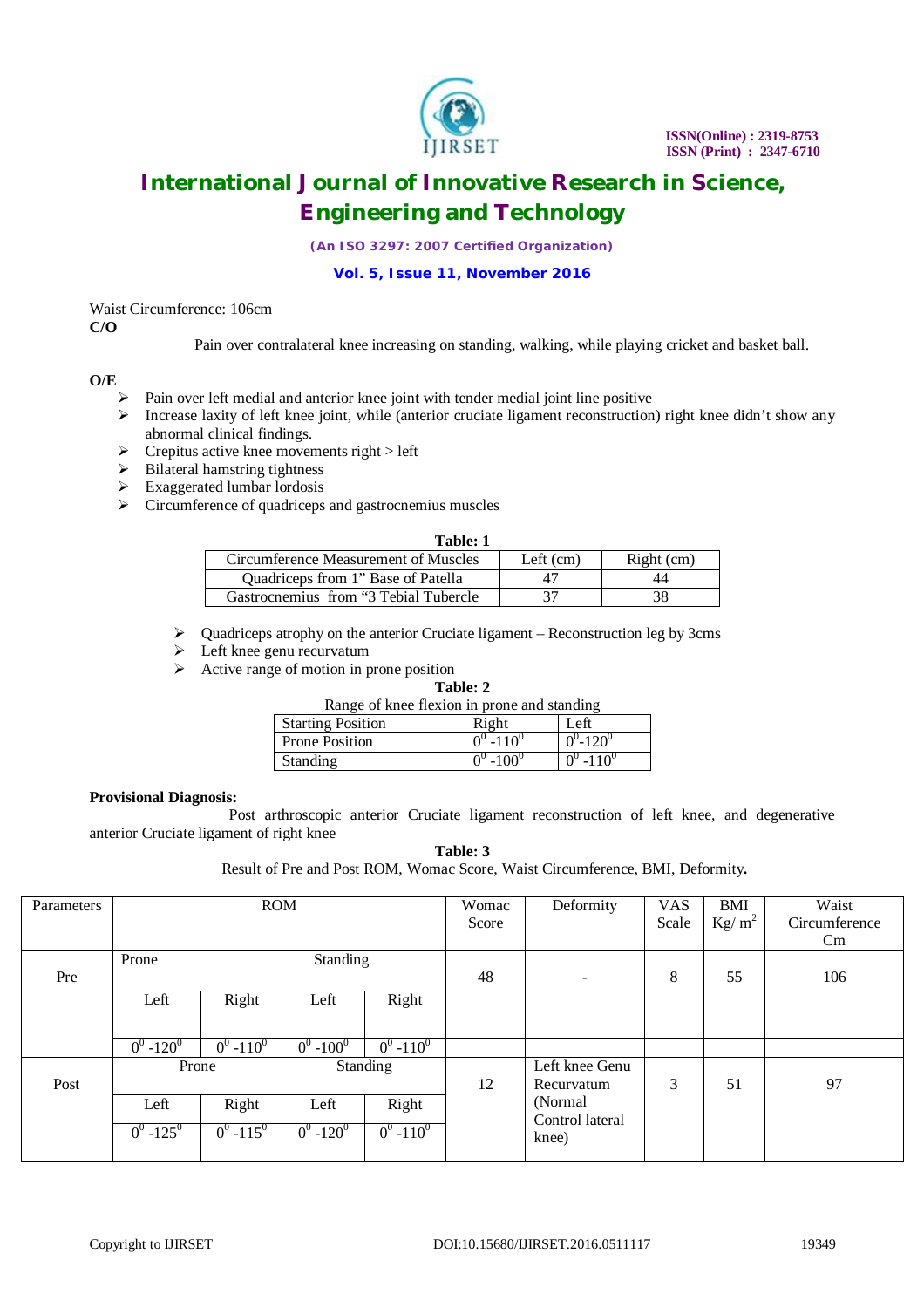

*(An ISO 3297: 2007 Certified Organization)*

**Vol. 5, Issue 11, November 2016**

#### **III. TREATMENT GIVEN**

This subject was getting treated by the author with physiotherapy from February 2016 till today with a frequency of weekly twice, each session lasts for 30-35 minutes and an exercise intensity of 70-80% of maximal heart rate.

- I. Weight reduction with resisted exercises using Physioball
- II. Proprioceptive exercises to both lower extremities
- III. Strengthening of bilateral hip, knee and core muscles<br>IV. Rehabilitation with conservative means of contra later
- Rehabilitation with conservative means of contra lateral knee (Non operated)

#### **IV. DISCUSSION**

The major purpose of presenting this case study subject was to address the following clinical findings and observation to be discussed with due evidences.

- a. Why with in four years of anterior cruciate ligament right surgery the subject develops anterior Cruciate ligament – injury (Degenerative) of contralateral knee.
- b. Does obesity influences anterior Cruciate ligament injury and a drop in BMI and waist circumference improves anterior Cruciate ligament rehabilitation?
- c. For the last four years after anterior Cruciate ligament right, the subject was non adherent to any form of physical activity after initial rehabilitation, does lack of follow up with exercises lead to anterior Cruciate ligament injury of another non operated leg?
- d. Does sedentary life style and nature of occupation of the subject has a role in development of pain and anterior cruciate ligament injury to the normal leg, hence unable to continue games?
- e. Hypertrophy of gastrocnemius and atrophy of quadriceps is another findings from this study.
- 1. Patients with anterior Cruciate ligament tear has a  $0^0$ -13<sup>0</sup> risk of developing knee osteoarthritis at ten years after injury (Oiestad etal 2009). Anterior Cruciate ligament – reconstruction life time cost for a patient was \$38, 121 and \$ 7.6 million annually in US, who were projected to develop radiographic osteoarthritis lifetime, would have symptomatic osteoarthritis knee and would need TKR ( Scott etal 2000). Barenius etal 2014 found increase in knee osteoarthritis prevalence post anterior cruciate ligament reconstruction after 14 years. Increased knee laxity after on anterior cruciate ligament injury are more likely to have meniscal Chondral lesions (Logerstedt etal 2010).
- 2. Proprioceptive input and neuro muscular control are attended after anterior Cruciate ligament injury (Wojtys & Huston 1994) and Proprioceptive exercises produces compensatory muscle activation patterns in the neuro muscular system that may assist with joint stability (Cooper etal 2005). Proprioceptive deficits have been found beyond 1 year post anterior Cruciate ligament – reconstruction (Decker etal 2002) and Proprioceptive exercises have been shown to enhance strength gains in the quadriceps and hamstring muscles post anterior Cruciate – reconstruction (Zatter Storm 2000).
- 3. However several factors such as impaired functional performance, knee instability and pain, reduced range of motion, quadriceps strength deficits, neuro muscular dysfunction and biomechanical mal adoptions may account for highly variable degrees of success following anterior Cruciate ligament rehabilitation (Failla etal 2015). **As supported by this study we find post anterior cruciate ligament – reconstructive this study subject has developed pain, weakness of quadriceps and Genu recurvatum of uninjured leg with anterior Cruciate ligament degeneration.**
- 4. In a systematic review recorded quadriceps strength after anterior cruciate ligament reconstruction of 20% to persists for 2 years (Palmieri etal 2008). Oztel etal reported 6-9% deficit after 3 years post anterior cruciate ligament and long term quadriceps deficit were the result of lower neural drive**. This case study subject – after anterior cruciate ligament reconstruction has quadriceps atrophy of 3 cm and hyper atrophied gastrocnemius by 1 cm – compared with contralateral uninjured leg.** Knee function scores (Global rating scale of received function) after anterior Cruciate ligament reconstruction 12 months another multicenter orthopedic outcomes network (MOON) has recorded post anterior Cruciate ligament reconstruction subjective rating from 2-6 years at from base line of 45% to 77% (Spindler etal 2010).**This case study subject after 10 months of therapy**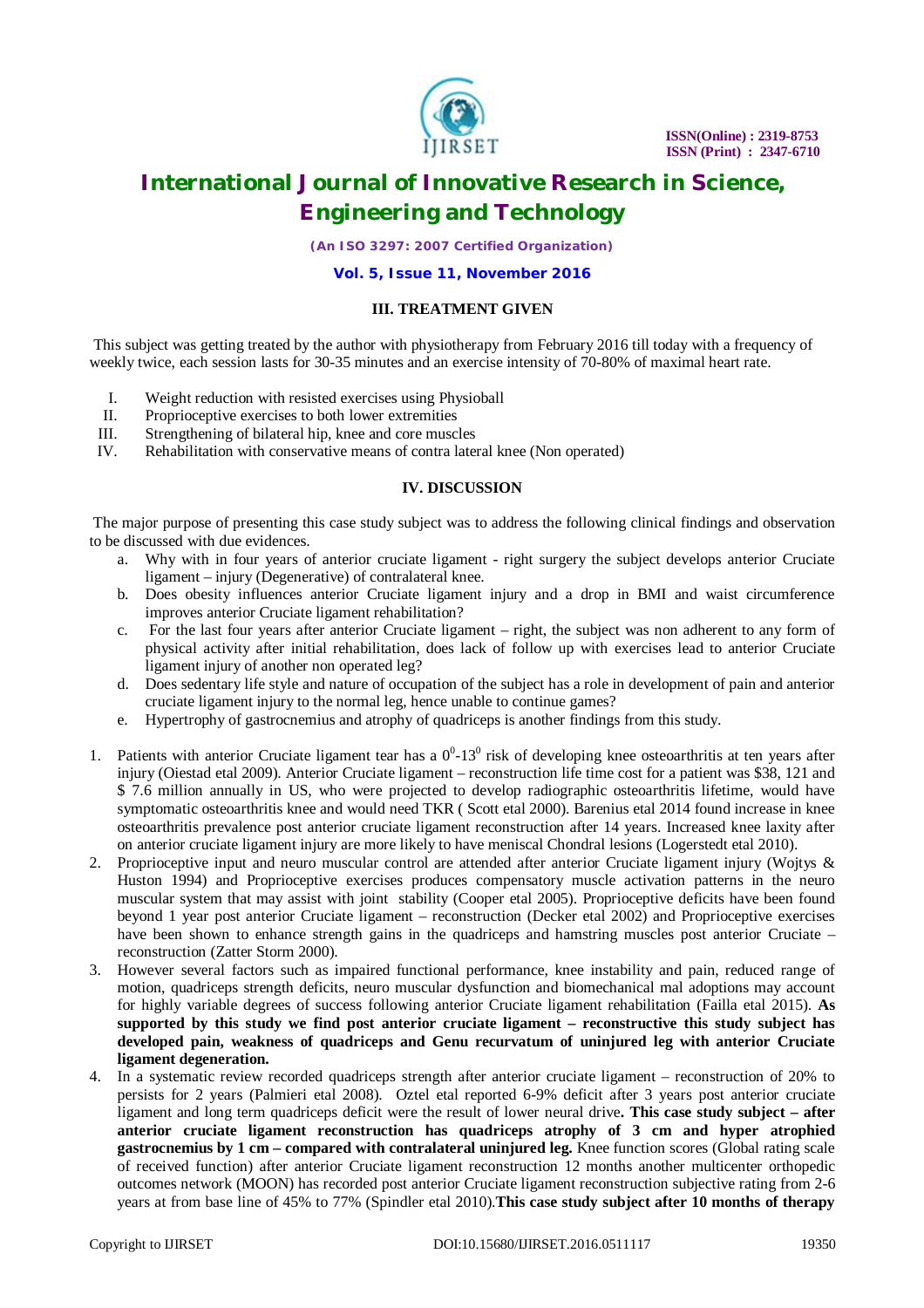

*(An ISO 3297: 2007 Certified Organization)*

#### **Vol. 5, Issue 11, November 2016**

**post anterior cruciate ligament reconstruction has rating of his knee functions improved by four fold as shown in the table for womac score.**

- 5. A systematic review post anterior Cruciate ligament reconstruction have reported with increasing health care costs, increased psychological distress, re injury (Wright etal 2012).
- 6. A Cochrane review found that there was insufficient evidence to recommended anterior Cruciate ligament reconstruction compared with operative treatment and recent randomized, controlled trails have found no difference between those who had anterior Cruciate ligament reconstruction and those treated non operatively with regard to knee function, health status and return to pre injury level after 2 and 5 years in active, young individuals (Smith etal 2014). Eitzen and Moksnes 2010 found progressive exercises to be effective with anterior cruciate ligament injury improving knee function and remain non operatively managed. **In the line with this study this case study subject is conservatively treated for anterior Cruciate ligament left knee with regular exercises and follow up on his knee function was good as displayed in the table 3.**

#### **V. CONCLUSION**

Obesity, known to influence weight bearing joints, hence following anterior cruciate ligament – reconstruction, regular physical activities should be emphasized along with weight reduction means. Emphasis in sustained rehabilitation where follow up of anterior Cruciate ligament – reconstruction helps to minimize patients developing complications such as anterior Cruciate ligament – deficiency of contra lateral leg as major findings of this study.

Further studies are recommended on larger sample size, longer duration follow ups, application of other physiotherapy modalities, using other parameters to be analyzed as therapeutic outcomes.

Limitations of this study includes subject is under the authors care with physiotherapy only from Jan 2016, whereas following anterior Cruciate ligament – reconstruction till December 2015, he was treated elsewhere.

#### **REFERENCES**

- 1. Flynn RK, Pedersen CL, Birmingham TB, Kirkley A, Jackowski D, Fowler PJ. The familial predisposition to tearing the anterior cruciate ligament: a case control study. Am J Sports Med*.*2005; 33(1):23–28.
- 2. Herrington L, Fowler E. A systematic literature review to investigate if we identify those patients who can cope with anterior cruciate ligament deficiency. Knee. 2006; 13(4):260–265.
- 3. Allan M. Joseph . Christy . L . Collins, MA Natalie. M. Hence, VS, Ellen S. Yard, Sarah. K. Fields, R. Dawn Comstock. A Multi Sport Epidemiologic Comparison of Anterior Cruciate Ligament Injuries in High School Athletics, journal of athletic training pg. No.812. 2013
- 4. Chapman's Orthopaedic Surgery. 3rd edition, volumes 3, 2001: 2348-2388.
- 5. American Academy of Orthopaedic Surgeons, July 2007, Anterior Cruciate Ligament Injury. Surgical Considerations. http//orthoinfo.990s.org/topic=A00297#A00297.
- 6. Goldblatt JP<sup>1</sup>, Fitzsimmons SE, Balk E, Richmond JC. Reconstruction of the anterior cruciate ligament: meta-analysis of patellar tendon versus hamstring tendon autograft. Arthroscopy. 2005 Jul; 21(7):791-803.
- 7. E health, July 2004. What is the anterior Cruciate ligament. http//[www.ehealthmd.com/library/acltears/](http://www.ehealthmd.com/library/acltears/) anterior Cruciate ligament \_what is.html
- 8. A.D Lynch, David S Logerstedt, Hege Grindem, Ingrid Eitzen, Gregory E Hicks, Michael J Axe, Lars Engebretsen, May Arna Risberg, Lynn Snyder-Mackler. Consensus criteria for defining 'successful outcome' after ACL injury and reconstruction: a Delaware-Oslo ACL cohort investigation. Br J Sports Med 2013; 1–9.
- 9. Øiestad BE<sup>1</sup>, Engebretsen L, Storheim K, Risberg MA. Knee osteoarthritis after anterior cruciate ligament injury: a systematic review. Am J Sports Med. 2009 Jul; 37(7):1434-43.
- 10. Scott DL, Berry H, Capell H, Coppock J, Daymond T, Doyle DV, et al. The long-term effects of non-steroidal anti-inflammatory drugs in osteoarthritis of the knee: A randomized placebo-controlled trial. Rheumatology (Oxford) 2000;39:1095–101
- 11. Barenius B., Ponzer S., Shalabi A., Bujak R., Norlén L., Eriksson K. Increased risk of osteoarthritis after anterior cruciate ligament reconstruction: a 14-year follow-up study of a randomized controlled trial. The American Journal of Sports Medicine. 2014; 42(5):1049–1057.
- 12. Logerstedt DS, Snyder-Mackler L, Ritter RC, Axe MJ, Godges JJ. Knee stability and movement coordination impairments: knee ligament sprain. J Orthop Sports Phys Ther. 2010; 40(4):A1–A37.
- 13. Wojtys EM<sup>1</sup>, Huston LJ. Neuromuscular performance in normal and anterior cruciate ligament-deficient lower extremities. Am J Sports Med. 1994 Jan-Feb; 22(1):89-104.
- 14. Cooper R. L, Taylor N. F, Feller J. A. A Systematic Review of the Effect of Proprioceptive and Balance Exercises on People With an Injured or Reconstructed Anterior Cruciate Ligament. Research in Sports Medicine: An International Journal. 2005; 13(2):163–178.
- 15. Decker MJ Torry MR Noonan TJ, et al. landing adaptations after ACL reconstruction. Med Sci Sports Exerc. 2002; 34(9):1408‐13.
- 16. Zatterstrom R, Friden T, Lindstrand A, Moritz U. Rehabilitation following acute anterior cruciate ligament injuries: A 12-month follow-up of a randomized clinical trial. Scandinavian Journal of Medicine and Science in Sports. 2000;10(3): 156-163